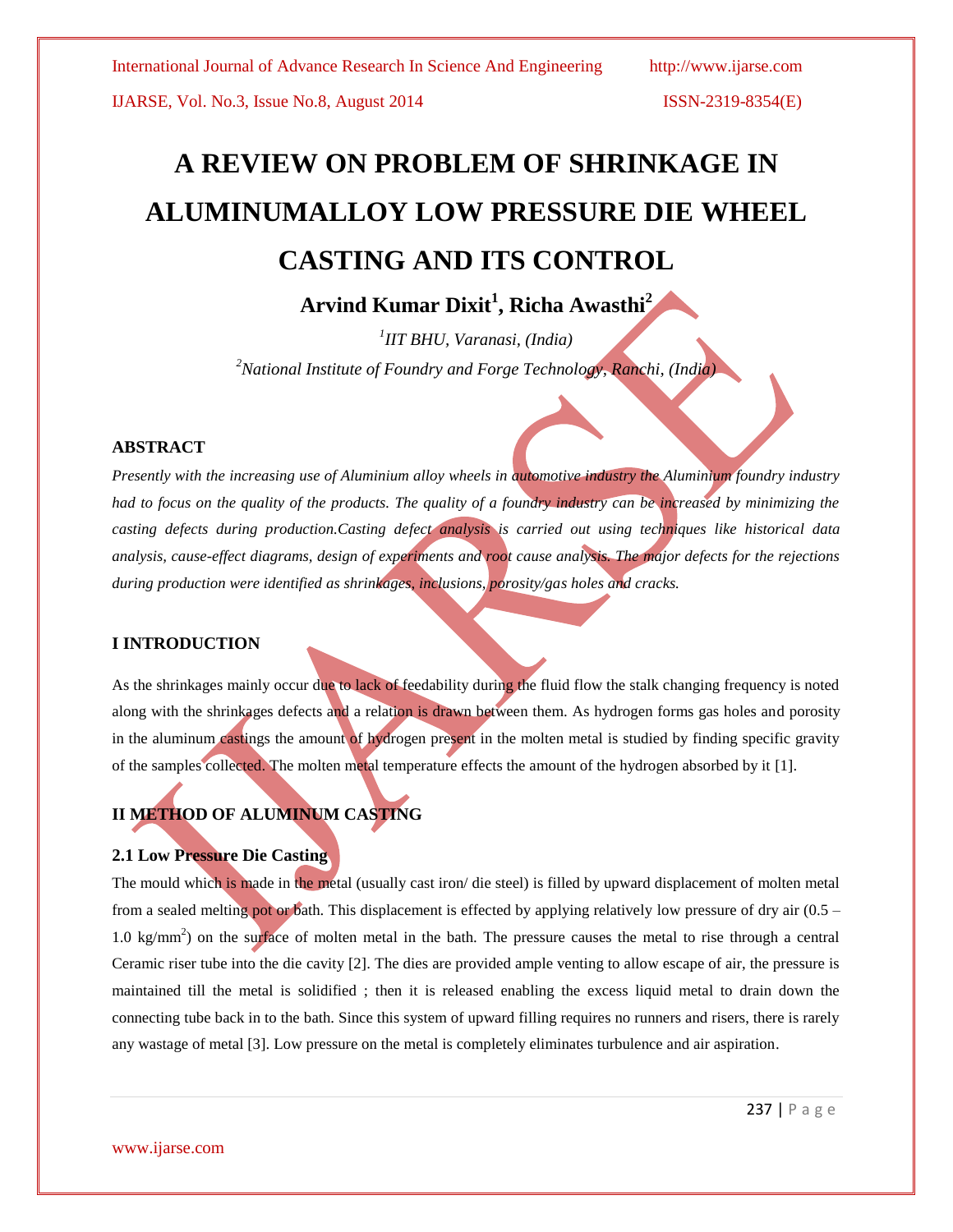International Journal of Advance Research In Science And Engineering http://www.ijarse.com

IJARSE, Vol. No.3, Issue No.8, August 2014 ISSN-2319-8354(E)

# **III AL ALLOY WHEEL PRODUCTION PROCESS [3]:**

It consists of the following steps:

- 1. Melting of Al Alloy
- 2. Degassing Process
- 3. Low Pressure Die Casting
- 4. Solidification of Al Alloy
- 5. X-Ray Inspection

# **3.1 PROCESS CHART**



# **IV DEFECT DIAGNOSTIC APPROACHES**

Defect analysis in casting defects is carried out using techniques like [5]

- 1. Historical data analysis
- 2. Cause-effect diagrams
- 3. Design of experiments and
- 4. Root cause analysis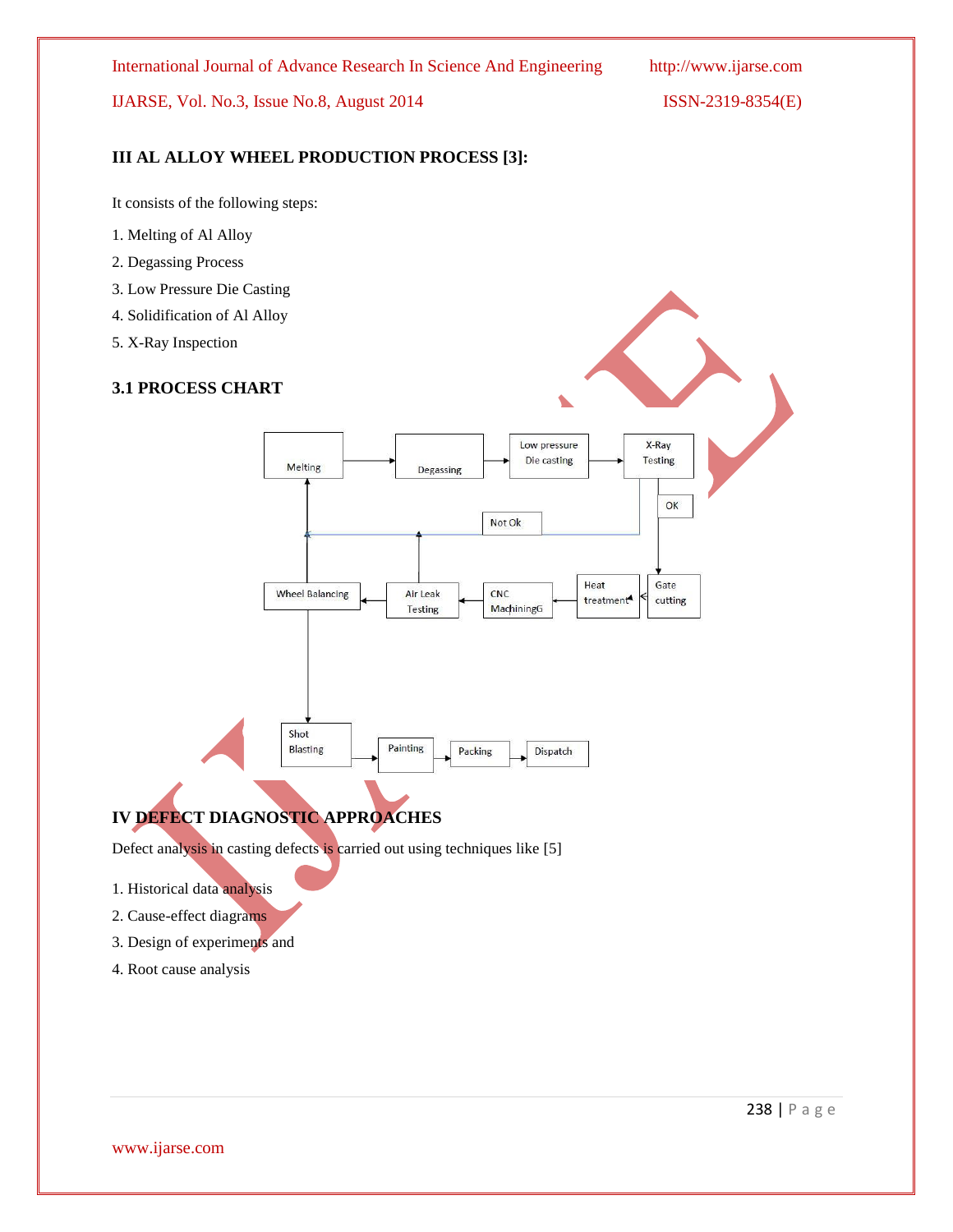

# **V SHRINKAGES**

The following points describe how shrinkages occur in castings

- Shrinkage occurs during solidification as a result of volumetric differences between liquid and solid state. For most aluminum alloys, shrinkage during solidification is about 6% by volume.
- Lack of adequate feeding during casting process is the main reason for shrinkage defects.
- Shrinkage is a form of discontinuity that appears as dark spots on the radiograph.
- It assumes various forms, but in all cases it occurs because the metal in molten state shrinks as it solidifies, in all portions of the final casting.
- By making sure that the volume of the casting is adequately fed by risers, Shrinkage defects can be avoided.
- By a number of characteristics on radiograph, various forms of shrinkages can be recognized.

# **5.1 Types of Shrinkages**

- (1) Shrinkage Cavity
- (2) Shrinkage Dendritic
- (3) Shrinkage Filamentary
- (4) Shrinkage Sponge types

# **5.1.1 Shrinkage Cavity**

The following points explain how shrinkage cavity occurs in castings [5]

1. It appears in areas with distinct jagged boundaries.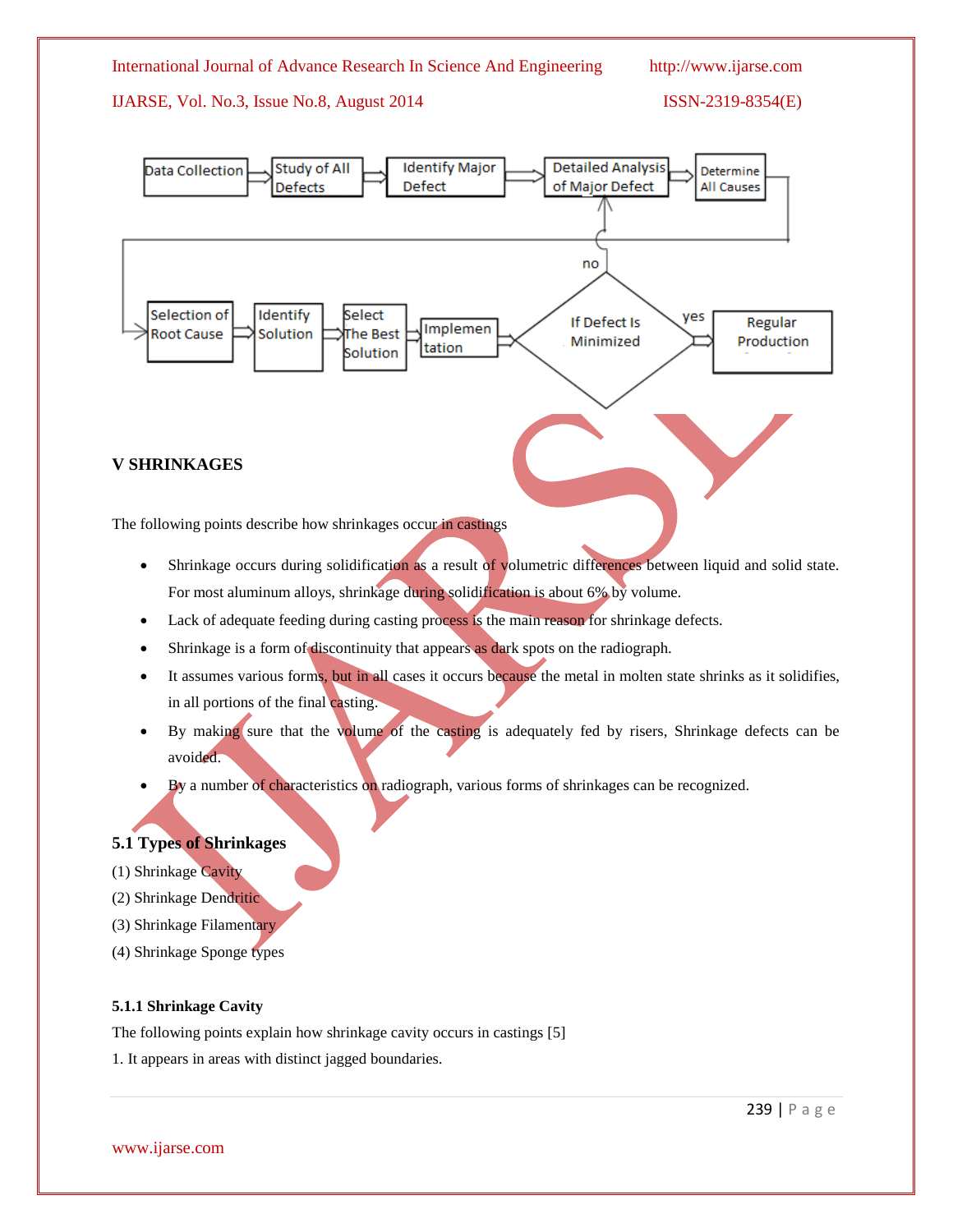2. When metal solidifies between two original streams of melt coming from opposite directions to join a common front, cavity shrinkage occurs as shown in Figure-1.

3. It usually occurs at a time when the melt has almost reached solidification temperature and there is no source of supplementary liquid to feed possible cavities.

# **5.1.2 Dendritic Shrinkage**

This type of shrinkage can be identified by seeing distribution of very fine lines or small elongated cavities that may differ in density and are usually unconnected as shown in Figure



**Figure-1**

# **5.1.3 Filamentary Shrinkage**

This type of shrinkage usually occurs as a continuous structure of connected lines of variable length, width, density.

# **5.1.4 Sponge Shrinkage [5]**

1. Sponge shrinkage can be identified from areas of lacy texture with diffuse outlines as shown in Figure 2.

2. It may be dendritic or filamentary shrinkage.

Filamentary sponge shrinkage appears more blurred as it is projected through the relatively thick coating between the discontinuities and the film surface.





240 | P a g e

www.ijarse.com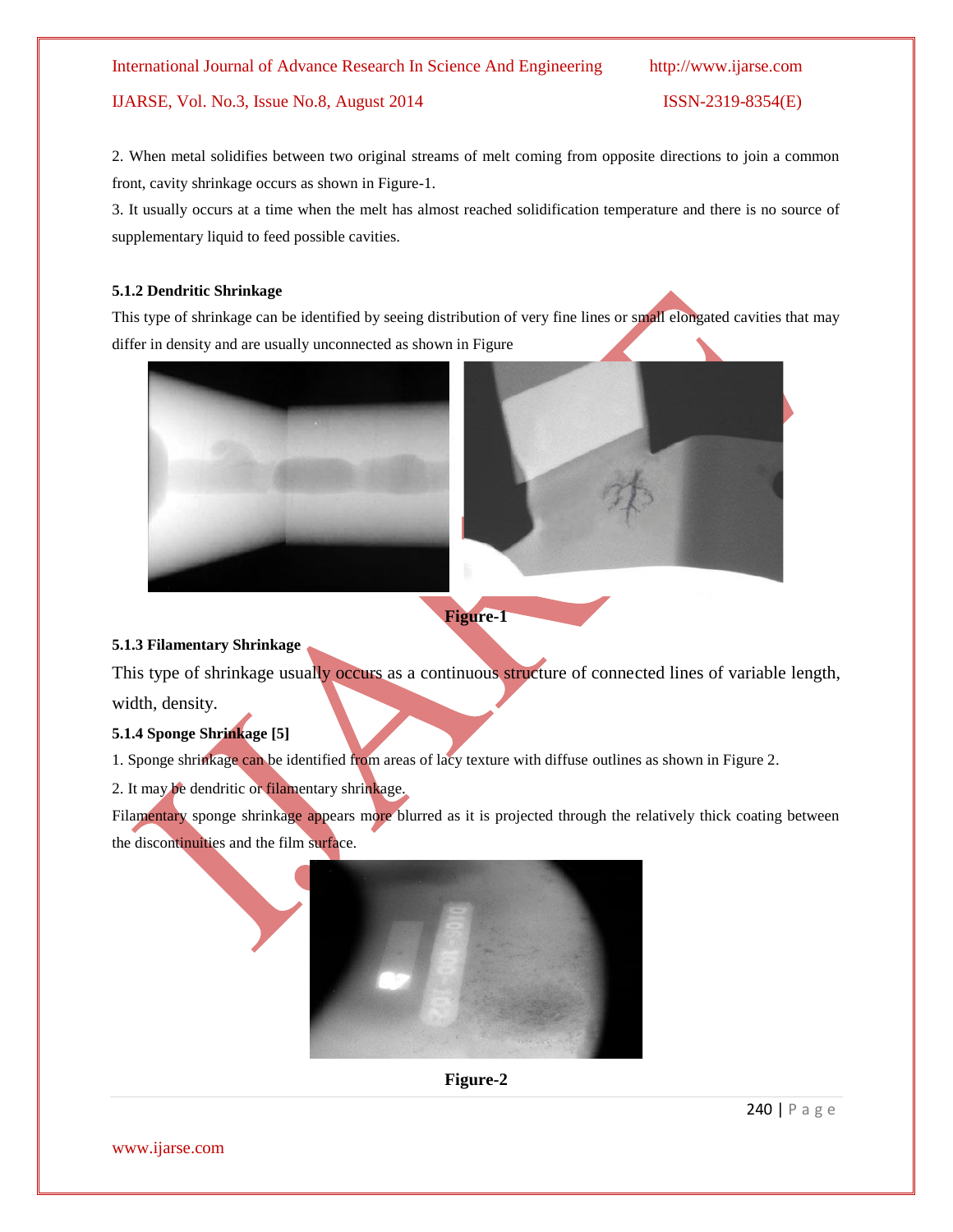# **VI ANALYSIS OF SHRINKAGE BY USING FISH BONE DIAGRAM**

Fish bone diagram helps in following ways [6]

- Once a defect has been identified, potential causes of this undesirable effect has to be analyzed [7].
- Fishbone Diagram (Cause Effect Diagram) is a useful tool in finding potential causes. By using this fishbone diagram, all contributing factors of defects and their relationship are displayed in a place [7].
- It identifies areas of problem where data can be collected and analyzed.

The fish bone diagram for shrinkages is shown in figure.



# **VII CONCLUSION**

The factors that influence the formation of shrinkagecavities are as follows:-

# **7.1 Metal Quality**

**Solidification range: -**If the solidification is large,the shrinkage cavity tends to take the form of aconcavity in the upper surface of the casting.If the solidification is short, the pockets of liquid can soon become isolated from the exterior uppersurface and these will give rise to major internal shrinkage cavities [9].

**Shrinkage during solidification:-**Thecrystallization is generally accompanied by a volumecontraction, which is a phenomenon in alloy which is inthe liquid form and allowed to cool in a die. This effects mainly responsible for the formation of shrinkagecavities**.**

# **7.2 Pouring Condition**

**Pouring temperature**: -Alloys are normallypoured at a temperature above the liquid temp. The degree of super heating affects the formation of shrinkage cavities [10].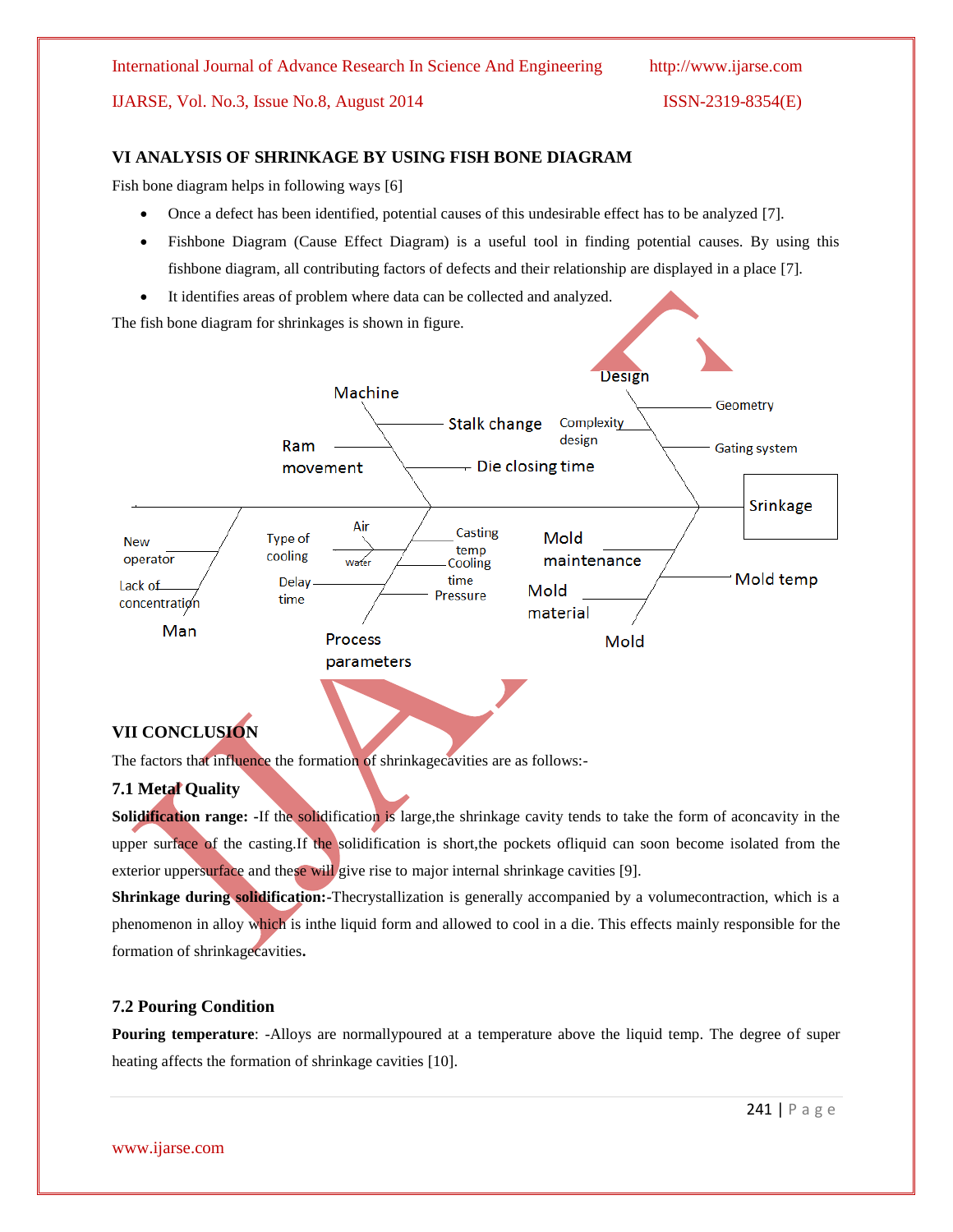**Rate of pouring:** -The rate of pouring must be always higher than the rate of solidification. In general for most of the casting, weighing from 1 to 3 kgs, filling time of 8 to 15 sec is practically found ok. When the filling time goes beyond 20 seconds, the molten metal temp inthe pouring ladle begins to drop down and starts freezing in the ladle itself. For thick section castings, it is found beneficial that ifthe castings are poured at slower rate [11].

**Feeding systems:-**The way in which the metal is introduced inthe die is of fundamental importance with respect tothe formation of shrinkage cavities. Throughoutsolidification, it is essential that the liquid phaseshould be in contact with a reservoir of liquid metal(Riser) whose temperature is higher than that of themetal in the die cavity.

### **7.3 Die Condition**

**Initial temperature of the die:-**The die temperature at the start of pouring is equally important as regards to the formation of shrinkage cavities. The die must pre- heatednearer to this temperature as far as possible usingspecial gas burners. Then only the pouring mustbe started.

**Conductivity of the die:-**This also affects thesolidification rate of the casting and consequentlythe formation of shrinkage cavities. Increasing the conductivity of the die cavity locally causes chilling  $[13]$ .

# **7.4 Casting Parameter [14]**

**Thickness: -** With thinsection castings little shrinkage only occurs.

Shape: -Shrinkage cavities occur in the heavy portions, particularlywhen they are isolated from the main riser atsome stage of solidification.

### **7.5 Shell Sand Cores Parameter**

Metal entry in to the die after impingingagainst shell sand core.The incoming metal over heats that impinging portionof the sand core.

#### This can cause

1) Resin gas blowholes and

#### 2) Shrinkage cavities.

To avoid over heatingof the sand and for better heat dissipation, Iron chillscan be embedded in that portions of the shell cores orsand cores.

# **7.6 Factors Depending On the Molten Metal Quality [15]**

**Inclusion content:-**When the moltenmetal contains more of inclusionsit helps tonucleate shrinkage cavities.Pour metal in the gas sample conand watch carefully. If the gas evolution takes placeimmediatelyafter filling the cone, it means the metalcontains excess inclusions & Hydrogen gas.